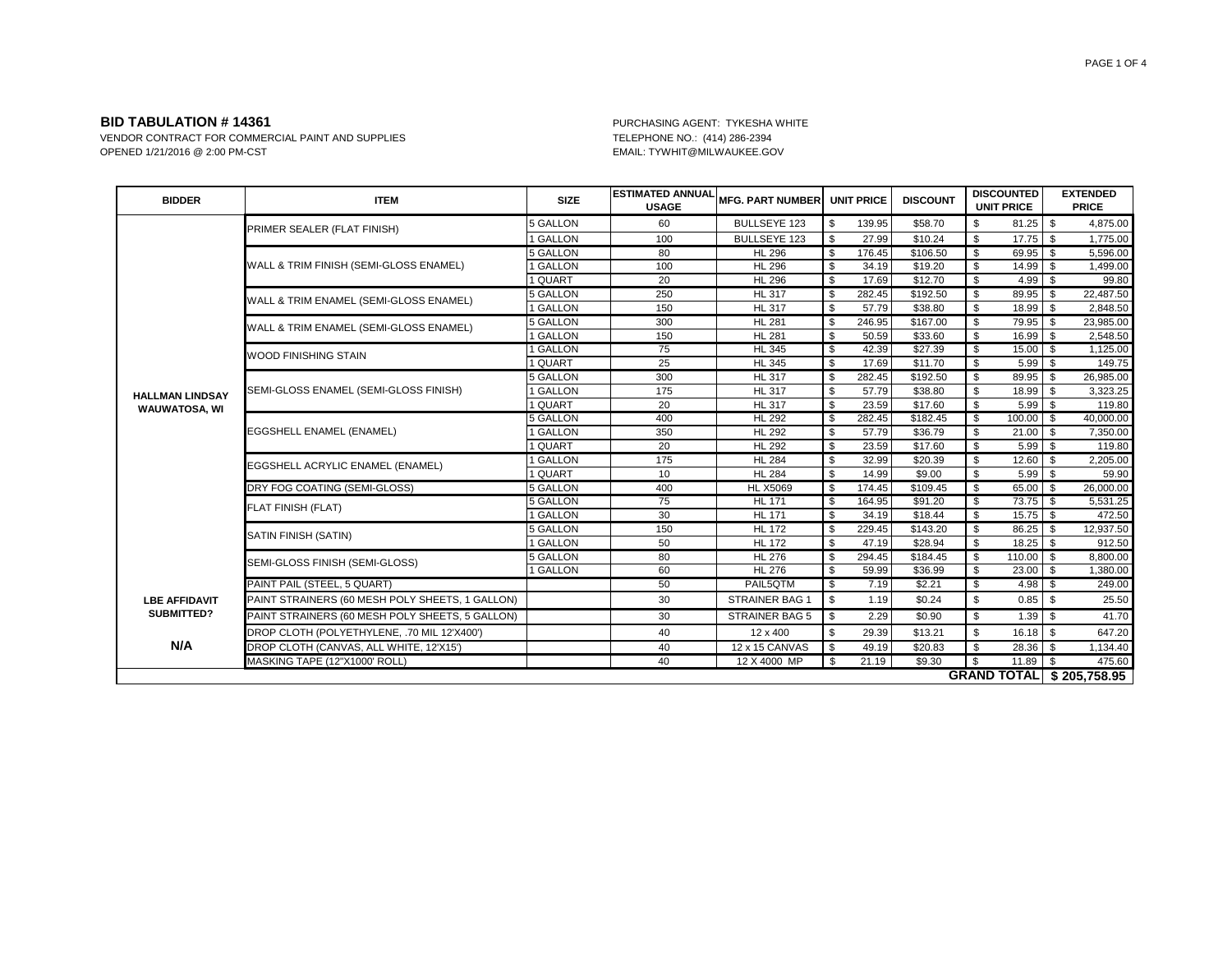VENDOR CONTRACT FOR COMMERCIAL PAINT AND SUPPLIES<br>OPENED 1/21/2016 @ 2:00 PM-CST CONTRACT AND SUPPLIES TELEPHONE NO.: (414) 286-2394

EMAIL: TYWHIT@MILWAUKEE.GOV

| <b>BIDDER</b>                      | <b>ITEM</b>                                     | <b>SIZE</b>     | <b>ESTIMATED ANNUAL</b><br><b>USAGE</b> | <b>MFG. PART NUMBER</b> |                           | <b>UNIT PRICE</b> | <b>DISCOUNT</b> |    | <b>DISCOUNTED</b><br><b>UNIT PRICE</b> |          | <b>EXTENDED</b><br><b>PRICE</b> |
|------------------------------------|-------------------------------------------------|-----------------|-----------------------------------------|-------------------------|---------------------------|-------------------|-----------------|----|----------------------------------------|----------|---------------------------------|
|                                    | PRIMER SEALER (FLAT FINISH)                     | <b>5 GALLON</b> | 60                                      | $027 - 5$               | \$                        | 129.95            | \$52.62         | \$ | 77.33 \$                               |          | 4,639.80                        |
|                                    |                                                 | 1 GALLON        | 100                                     | $027 - 1$               | \$                        | 32.99             | \$15.50         | \$ | $17.49$ \$                             |          | 1,749.00                        |
|                                    |                                                 | <b>5 GALLON</b> | 80                                      | 358-5                   | $\overline{\mathcal{S}}$  | 214.99            | \$137.50        | \$ | $77.49$ \ \$                           |          | 6,199.20                        |
|                                    | WALL & TRIM FINISH (SEMI-GLOSS ENAMEL)          | 1 GALLON        | 100                                     | 358-1                   | \$                        | 42.99             | \$27.51         | \$ | 15.48                                  | \$       | 1,548.00                        |
|                                    |                                                 | 1 QUART         | 20                                      | 358-4                   | \$                        | 19.99             | \$11.00         | \$ | 8.99                                   | \$       | 179.80                          |
|                                    | WALL & TRIM ENAMEL (SEMI-GLOSS ENAMEL)          | <b>5 GALLON</b> | 250                                     | $358 - 5$               | $\boldsymbol{\mathsf{s}}$ | 214.99            | \$137.50        | \$ | $77.49$ \ \$                           |          | 19,372.50                       |
|                                    |                                                 | 1 GALLON        | 150                                     | 358-1                   | \$                        | 42.99             | \$27.51         | \$ | 15.48                                  | l \$     | 2,322.00                        |
|                                    | WALL & TRIM ENAMEL (SEMI-GLOSS ENAMEL)          | <b>5 GALLON</b> | 300                                     | 358-5                   | \$                        | 214.99            | \$137.50        | \$ | $77.49$ \ \$                           |          | 23,247.00                       |
|                                    |                                                 | 1 GALLON        | 150                                     | 358-1                   | \$                        | 42.99             | \$27.51         | \$ | 15.48                                  | ls.      | 2,322.00                        |
|                                    | <b>WOOD FINISHING STAIN</b>                     | 1 GALLON        | 75                                      | $1AS-1$                 | \$                        | 39.99             | \$20.50         | \$ | $19.49$ \$                             |          | 1,461.75                        |
|                                    |                                                 | 1 QUART         | 25                                      | 1AS-4                   | \$                        | 19.99             | \$13.49         | \$ | $6.50$ \$                              |          | 162.50                          |
|                                    | SEMI-GLOSS ENAMEL (SEMI-GLOSS FINISH)           | <b>5 GALLON</b> | 300                                     | RS90--5                 | $\overline{\mathcal{S}}$  | 204.95            | \$79.96         | \$ | $124.99$ \$                            |          | 37,497.00                       |
| <b>MEINECKE ACE</b>                |                                                 | 1 GALLON        | 175                                     | RS90-1                  | \$                        | 52.99             | \$16.50         | \$ | 36.49                                  | \$       | 6,385.75                        |
| <b>HARDWARE</b>                    |                                                 | 1 QUART         | 20                                      | RS90-4                  | \$                        | 24.99             | \$14.00         | \$ | $10.99$ \$                             |          | 219.80                          |
| <b>MILWAUKEE, WI</b>               | EGGSHELL ENAMEL (ENAMEL)                        | <b>5 GALLON</b> | 400                                     | RS651-5                 | \$                        | 249.99            | \$83.74         | \$ | 166.25                                 | \$       | 66,500.00                       |
|                                    |                                                 | 1 GALLON        | 350                                     | RS651-1                 | \$                        | 48.99             | \$15.74         | \$ | 33.25                                  | \$       | 11,637.50                       |
|                                    |                                                 | 1 QUART         | 20                                      | RS651-4                 | \$                        | 25.99             | \$11.00         | \$ | 14.99                                  | <b>S</b> | 299.80                          |
|                                    | EGGSHELL ACRYLIC ENAMEL (ENAMEL)                | 1 GALLON        | 175                                     | $357 - 1$               | \$                        | 39.99             | \$25.40         | \$ | $14.59$ \$                             |          | 2,553.25                        |
|                                    |                                                 | 1 QUART         | 10                                      | 357-4                   | $$\mathbb{S}$$            | 12.99             | \$6.00          | \$ | $6.99$ \$                              |          | 69.90                           |
|                                    | DRY FOG COATING (SEMI-GLOSS)                    | 5 GALLON        | 400                                     | SK112-5                 | \$                        | 209.00            | \$142.00        | \$ | 67.00 \$                               |          | 26,800.00                       |
|                                    | FLAT FINISH (FLAT)                              | <b>5 GALLON</b> | 75                                      | N447-5                  | \$                        | 264.99            | \$181.00        | \$ | $83.99$ \$                             |          | 6,299.25                        |
|                                    |                                                 | 1 GALLON        | 30                                      | N447-1                  | \$                        | 49.99             | \$29.06         | \$ | $20.93$ \$                             |          | 627.90                          |
|                                    | SATIN FINISH (SATIN)                            | <b>5 GALLON</b> | 150                                     | N448-5                  | $\overline{\mathcal{S}}$  | 314.99            | \$218.00        | \$ | $96.95$ \$                             |          | 14,542.50                       |
|                                    |                                                 | 1 GALLON        | 50                                      | N448-1                  | \$                        | 59.99             | \$38.64         | \$ | $21.35$ \$                             |          | 1,067.50                        |
|                                    | SEMI-GLOSS FINISH (SEMI-GLOSS)                  | <b>5 GALLON</b> | 80                                      | RS13-5                  | $\overline{\mathcal{S}}$  | 249.99            | \$83.74         | \$ | $166.25$ \$                            |          | 13,300.00                       |
|                                    |                                                 | 1 GALLON        | 60                                      | RS13-1                  | \$                        | 48.99             | \$15.74         | \$ | 33.25                                  | - \$     | 1,995.00                        |
|                                    | PAINT PAIL (STEEL, 5 QUART)                     |                 | 50                                      | A-11152                 | \$                        | 5.99              | \$3.00          | \$ | $2.99$ \$                              |          | 149.50                          |
| <b>LBE AFFIDAVIT</b><br>SUBMITTED? | PAINT STRAINERS (60 MESH POLY SHEETS, 1 GALLON) |                 | 30                                      | J-106320                | \$                        | 0.99              | \$0.39          | \$ | 0.60                                   | <b>S</b> | 18.00                           |
|                                    | PAINT STRAINERS (60 MESH POLY SHEETS, 5 GALLON) |                 | 30                                      | J-106321                | \$                        | 1.89              | \$0.90          | \$ | 0.99                                   | \$       | 29.70                           |
|                                    | DROP CLOTH (POLYETHYLENE, .70 MIL 12'X400')     |                 | 40                                      | HD12X400                | \$                        | 18.99             | \$2.00          | \$ | $16.77$ \$                             |          | 670.80                          |
| <b>YES</b>                         | DROP CLOTH (CANVAS, ALL WHITE, 12'X15')         |                 | 40                                      | 11000228                | \$                        | 48.99             | \$24.00         | \$ | $24.99$ \$                             |          | 999.60                          |
|                                    | MASKING TAPE (12"X1000' ROLL)                   |                 | 40                                      | 11006428                | \$                        | 19.99             | \$7.74          | S. |                                        |          | 490.00                          |
|                                    |                                                 |                 |                                         |                         |                           |                   |                 |    |                                        |          | <b>GRAND TOTAL \$255,356.30</b> |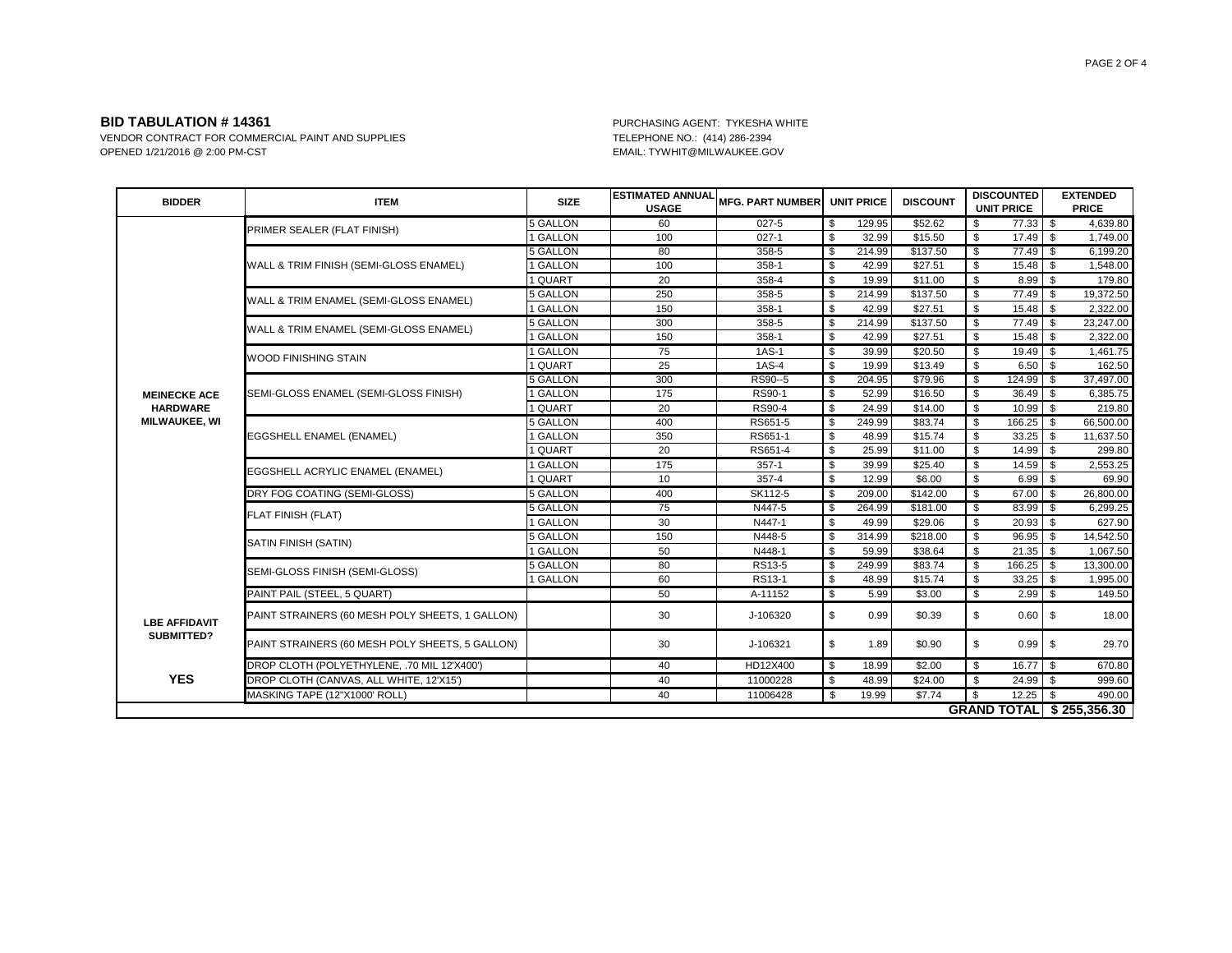VENDOR CONTRACT FOR COMMERCIAL PAINT AND SUPPLIES<br>OPENED 1/21/2016 @ 2:00 PM-CST CONTRACT AND SUPPLIES TELEPHONE NO.: (414) 286-2394

EMAIL: TYWHIT@MILWAUKEE.GOV

| <b>BIDDER</b>                      | <b>ITEM</b>                                     | <b>SIZE</b>     | <b>ESTIMATED ANNUAL</b><br><b>USAGE</b> | <b>MFG. PART NUMBER</b> |                          | <b>UNIT PRICE</b> | <b>DISCOUNT</b> |    | <b>DISCOUNTED</b><br><b>UNIT PRICE</b> |          | <b>EXTENDED</b><br><b>PRICE</b> |
|------------------------------------|-------------------------------------------------|-----------------|-----------------------------------------|-------------------------|--------------------------|-------------------|-----------------|----|----------------------------------------|----------|---------------------------------|
|                                    | PRIMER SEALER (FLAT FINISH)                     | 5 GALLON        | 60                                      | 17-921                  | \$                       | 237.10            | 68%             | \$ | 74.95 \$                               |          | 4,497.00                        |
|                                    |                                                 | 1 GALLON        | 100                                     | 17-921                  | \$                       | 47.96             | 66%             | \$ | 15.95                                  | <b>S</b> | 1,595.00                        |
|                                    |                                                 | <b>5 GALLON</b> | 80                                      | 953436                  | \$                       | 244.44            | 75%             | \$ | 59.95                                  | \$       | 4,796.00                        |
|                                    | WALL & TRIM FINISH (SEMI-GLOSS ENAMEL)          | 1 GALLON        | 100                                     | 953436                  | \$                       | 49.25             | 75%             | \$ | 11.99                                  | \$       | 1,199.00                        |
|                                    |                                                 | 1 QUART         | 20                                      | 953436                  | \$                       | 12.31             | 59%             | \$ | 4.99                                   | <b>S</b> | 99.80                           |
|                                    | WALL & TRIM ENAMEL (SEMI-GLOSS ENAMEL)          | 5 GALLON        | 250                                     | $9 - 1210$              | $\overline{\mathcal{S}}$ | 539.50            | 85%             | \$ | $79.95$ \$                             |          | 19,987.50                       |
|                                    |                                                 | 1 GALLON        | 150                                     | 90-1210                 | \$                       | 107.21            | 84%             | \$ | 16.99                                  | \$       | 2,548.50                        |
|                                    | WALL & TRIM ENAMEL (SEMI-GLOSS ENAMEL)          | <b>5 GALLON</b> | 300                                     | 9-500                   | \$                       | 298.98            | 78%             | \$ | $64.95$ \$                             |          | 19,485.00                       |
|                                    |                                                 | 1 GALLON        | 150                                     | $9 - 500$               | \$                       | 60.24             | 77%             | \$ | 13.50                                  | l \$     | 2,025.00                        |
|                                    | <b>WOOD FINISHING STAIN</b>                     | 1 GALLON        | 75                                      | <b>DFT 570</b>          | \$                       | 37.45             | 67%             | \$ | $11.99$ \$                             |          | 899.25                          |
|                                    |                                                 | 1 QUART         | 25                                      | <b>DFT 570</b>          | \$                       | 13.90             | 64%             | \$ | $4.95$ \$                              |          | 123.75                          |
|                                    | SEMI-GLOSS ENAMEL (SEMI-GLOSS FINISH)           | <b>5 GALLON</b> | 300                                     | 90-1210                 | $\overline{\mathcal{S}}$ | 539.50            | 85%             | \$ | $79.95$ \$                             |          | 23,985.00                       |
| <b>PPG ARCHITECTURAL</b>           |                                                 | 1 GALLON        | 175                                     | 90-1210                 | \$                       | 102.21            | 83%             | \$ | 16.99                                  | \$       | 2,973.25                        |
| <b>FINISHES, INC.</b>              |                                                 | 1 QUART         | 20                                      | 90-1210                 | \$                       | 20.44             | 75%             | \$ | $4.99$ \$                              |          | 99.80                           |
| <b>WEST MILWAUKEE, WI</b>          | EGGSHELL ENAMEL (ENAMEL)                        | <b>5 GALLON</b> | 400                                     | 4303                    | \$                       | 309.70            | 61%             | \$ | 119.95                                 | \$       | 47,980.00                       |
|                                    |                                                 | 1 GALLON        | 350                                     | 4303                    | \$                       | 61.94             | 61%             | \$ | 23.99                                  | \$       | 8,396.50                        |
|                                    |                                                 | 1 QUART         | 20                                      | 4303                    | \$                       | 15.48             | 61%             | \$ | 5.99                                   | ls.      | 119.80                          |
|                                    | EGGSHELL ACRYLIC ENAMEL (ENAMEL)                | 1 GALLON        | 175                                     | 82-310                  | \$                       | 62.81             | 76%             | \$ | $14.99$ \$                             |          | 2,623.25                        |
|                                    |                                                 | 1 QUART         | 10                                      | 82-310                  | $$\mathbb{S}$$           | 21.02             | 76%             | \$ | 3.74                                   | \$       | 37.40                           |
|                                    | DRY FOG COATING (SEMI-GLOSS)                    | 5 GALLON        | 400                                     | $6 - 724$               | \$                       | 242.93            | 84%             | \$ | $36.75$ \$                             |          | 14,700.00                       |
|                                    | FLAT FINISH (FLAT)                              | <b>5 GALLON</b> | 75                                      | 73-110                  | \$                       | 342.93            | 72%             | \$ | $94.95$ \$                             |          | 7,121.25                        |
|                                    |                                                 | 1 GALLON        | 30                                      | 73-110                  | \$                       | 69.06             | 72%             | \$ | 18.99                                  | l s      | 569.70                          |
|                                    | SATIN FINISH (SATIN)                            | <b>5 GALLON</b> | 150                                     | 73-410                  | $\overline{\mathcal{S}}$ | 352.83            | 71%             | \$ | $99.95$ \$                             |          | 14,992.50                       |
|                                    |                                                 | 1 GALLON        | 50                                      | 73-410                  | \$                       | 71.03             | 71%             | \$ | 19.99                                  | l \$     | 999.50                          |
|                                    | SEMI-GLOSS FINISH (SEMI-GLOSS)                  | <b>5 GALLON</b> | 80                                      | 4306                    | $\overline{\mathcal{S}}$ | 311.84            | 67%             | \$ | $99.95$ \$                             |          | 7,996.00                        |
|                                    |                                                 | 1 GALLON        | 60                                      | 4306                    | \$                       | 69.29             | 71%             | \$ | 19.99                                  | - \$     | 1,199.40                        |
|                                    | PAINT PAIL (STEEL, 5 QUART)                     |                 | 50                                      | EII25000                | \$                       | 5.19              | 48%             | \$ | $2.65$ \$                              |          | 132.50                          |
| <b>LBE AFFIDAVIT</b><br>SUBMITTED? | PAINT STRAINERS (60 MESH POLY SHEETS, 1 GALLON) |                 | 30                                      | <b>TFIX0005</b>         | \$                       | 1.29              | 46%             | \$ | 0.69                                   | - \$     | 20.70                           |
|                                    | PAINT STRAINERS (60 MESH POLY SHEETS, 5 GALLON) |                 | 30                                      | TFI11513                | \$                       | 1.89              | 58%             | \$ | 0.79                                   | \$       | 23.70                           |
| N/A                                | DROP CLOTH (POLYETHYLENE, .70 MIL 12'X400')     |                 | 40                                      | POA05010                | \$                       | 41.39             | 78%             | \$ | $8.99$ \$                              |          | 359.60                          |
|                                    | DROP CLOTH (CANVAS, ALL WHITE, 12'X15')         |                 | 40                                      | PPG59324                | \$                       | 33.99             | 47%             | \$ | 17.99 \$                               |          | 719.60                          |
|                                    | MASKING TAPE (12"X1000' ROLL)                   |                 | 40                                      | TRI2107                 | \$                       | 18.19             | 56%             | S. | $7.99$ \$                              |          | 319.60                          |
|                                    |                                                 |                 |                                         |                         |                          |                   |                 |    |                                        |          | <b>GRAND TOTAL \$192,624.85</b> |